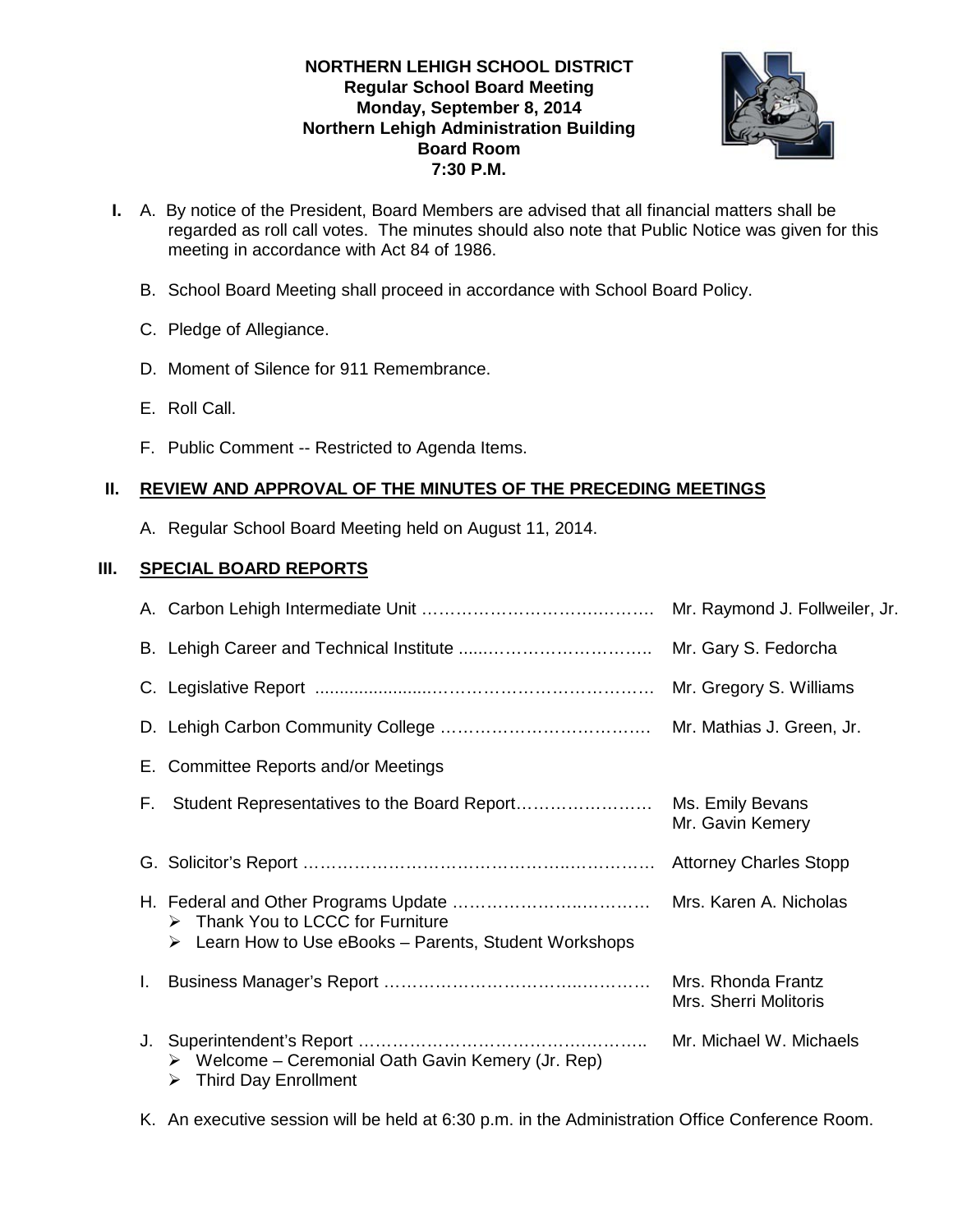#### **IV. PERSONNEL**

#### A. <u>Resignation</u>

Accept the resignation of Angela Shoemaker from her position as instructional aide at the Senior High School effective August 18, 2014.

#### B. Appointment

1. <u>Non-Instructional</u>

| Lisa Fisher* |                                                           |  |  |  |
|--------------|-----------------------------------------------------------|--|--|--|
| Assignment:  | <b>Emotional Support Special Education Aide at Senior</b> |  |  |  |
|              | <b>High School</b>                                        |  |  |  |
| Salary:      | \$11.40 Per Hour Monday-Friday, 9:00 am - 1:30 pm up      |  |  |  |
|              | to 180 Student Days a school year plus additional 20 Hrs  |  |  |  |
|              | for Staff Development according to language in MOU        |  |  |  |
| Effective:   | September 16, 2014                                        |  |  |  |
|              | * Pending Verification of Missing Personnel File Items    |  |  |  |
|              | *60 Day probationary period ending December 15, 2014      |  |  |  |

# C. Family Medical Leave

Approve the request of employee #3700 to take a twelve week Family Medical Leave beginning on August 18, 2014, for her own medical reasons. Employee will be using sick days in conjunction with her family medical leave. Employee plans to return to her current position upon release from her physician.

## D. <u>Unpaid Leave</u>

Approve an unpaid leave of absence for employee #6922 effective August 25, 2014. She plans to return to her current position upon medical release from her physician.

E. Rescind Co-Curricular Appointment 2014-2015

Rescind the appointment of Christopher Lalik in the amount of \$4,650.00 from his position as Assistant Wrestling Coach (JH) for the 2014-2015 school year which was originally approved at the April 14, 2014 school board meeting.

### F. Co-Curricular Appointments 2014-2015

| Michael Lehtonen                                       | Freshman Class Advisor           | \$651.00   |  |  |  |
|--------------------------------------------------------|----------------------------------|------------|--|--|--|
| Amy Zeiser                                             | Freshman Class Advisor           | \$651.00   |  |  |  |
| Ray Lenhart*                                           | Assistant Boy's Basketball Coach | \$4,558.00 |  |  |  |
| <b>Brett Martinez</b>                                  | <b>Assistant Wrestling Coach</b> | \$4,650.00 |  |  |  |
| Kate Pluchinsky                                        | <b>National Honor Society</b>    | \$512.00   |  |  |  |
| * Pending Verification of Missing Personnel File Items |                                  |            |  |  |  |

# G. Game Workers 2014-2015

Approve the following list of people as Game Workers for the 2014-2015 school year. Game Workers consist of ticket sellers and takers, game announcers, scoreboard operators, timers, field judges, scorekeepers. Rate of pay is consistent with the rates approved on the 2014- 2015 Supplementary Personnel Salary Schedule:

#### Barry Herman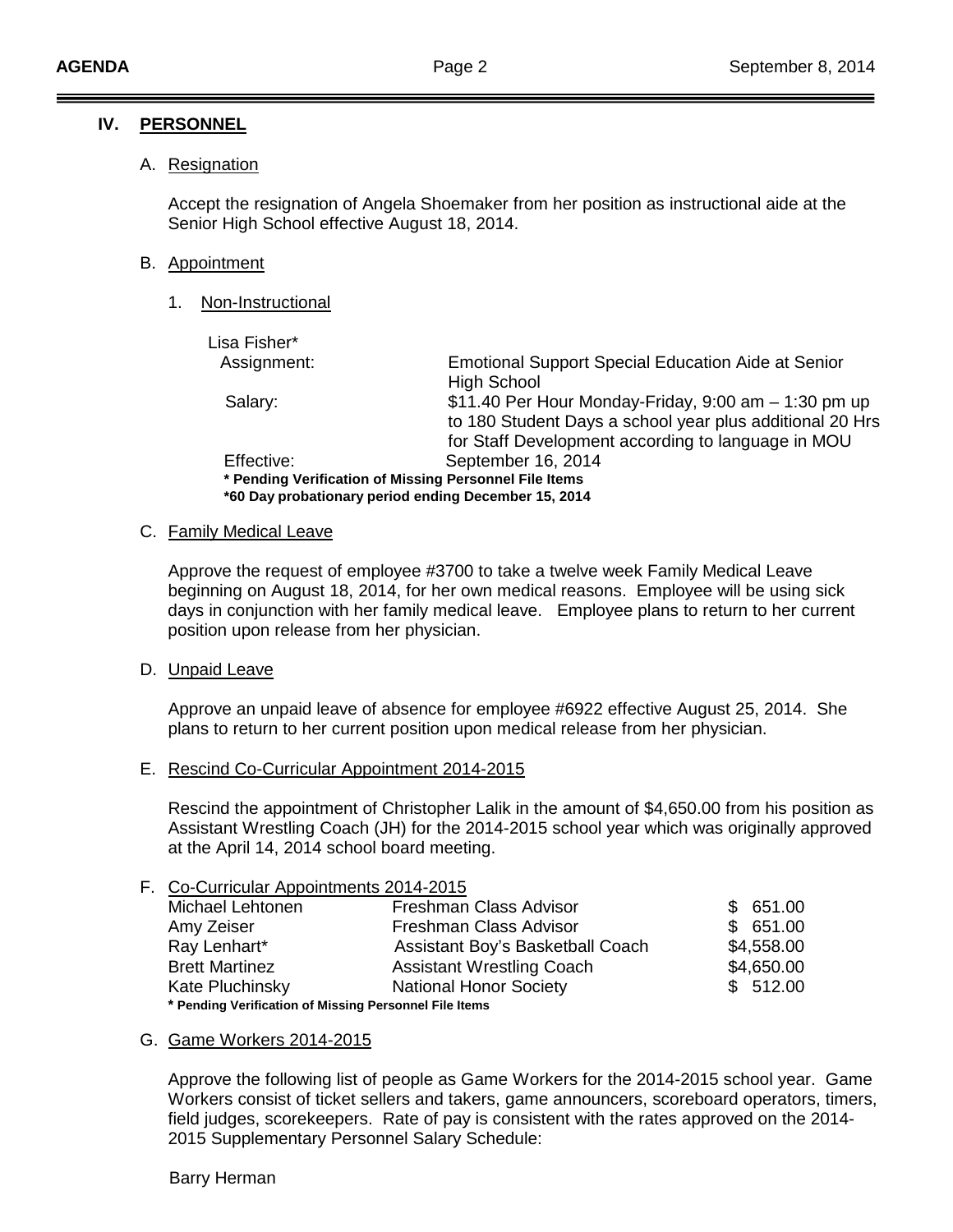# H. Salary Adjustments

Acknowledge the following teacher who has completed the requirements per the Collective Bargaining Agreement that would entitle them to a salary increase for the 2014-2015 school year.

 Everly Kesack From: Step 6B+24 To: Step 6M

# I. Co-Curricular Volunteers 2014-2015

| Jamie Farber             | <b>Refreshment Stand Volunteer</b> |
|--------------------------|------------------------------------|
| <b>Christopher Lalik</b> | <b>Assistant Wrestling Coach</b>   |
| Derek Long               | <b>Assistant Football Coach</b>    |

J. Unpaid Volunteers

Margaret Blose\* JoAnne Sipos\* Patricia Bollinger<br>Lori Beth Guelcher\* Erica Szwast\* Karen Haberern Lori Beth Guelcher\* Sharon Karpiszin Nancy Wagner\* Andrea Fella Janet McKelvey Joanne Perich\* **\* Pending Verification of Missing Personnel File Items**

K. Artistic Director for the Fall Play/Spring Musical

Approve Stephen Shuey as Artistic Director for the Fall Play/Spring Musical for the NLHS Student Theater Group. Stipend for the Artistic Director will be \$2,000 to be paid out of the HS Student Activities Fund. The Artistic Director will be responsible for and overseeing all persons involved with set design and construction, costuming, lighting, sound, etc. as determined by the HS Principal and Production Director.

### L. Assistant Director for the Fall Play/Spring Musical

Approve Andrew Kern as Assistant Director for the Fall Play/Spring Musical for the NLHS Student Theater Group. Stipend for the Assistant Director will be \$500.00 and be paid out of the HS Student Activities Fund.

#### M. Senior High Administrative Detention Supervisor

Approve to appoint Patricia Ingles as the Administrative Detention Supervisor in the senior high school. She will work Tuesday and Thursday from 2:30 p.m. to 4:00 p.m. throughout the 2014-2015 school year that warrants detention coverage. Salary will be \$20.00 per hour worked.

## N. Saturday Detention Monitor

Approve to appoint Patricia Ingles as the Secondary Saturday Detention Monitor for the middle school and senior high school for the 2014-2015 school year, working 3 hours every Saturday that warrants detention coverage. Salary will be \$20.00 per hour worked.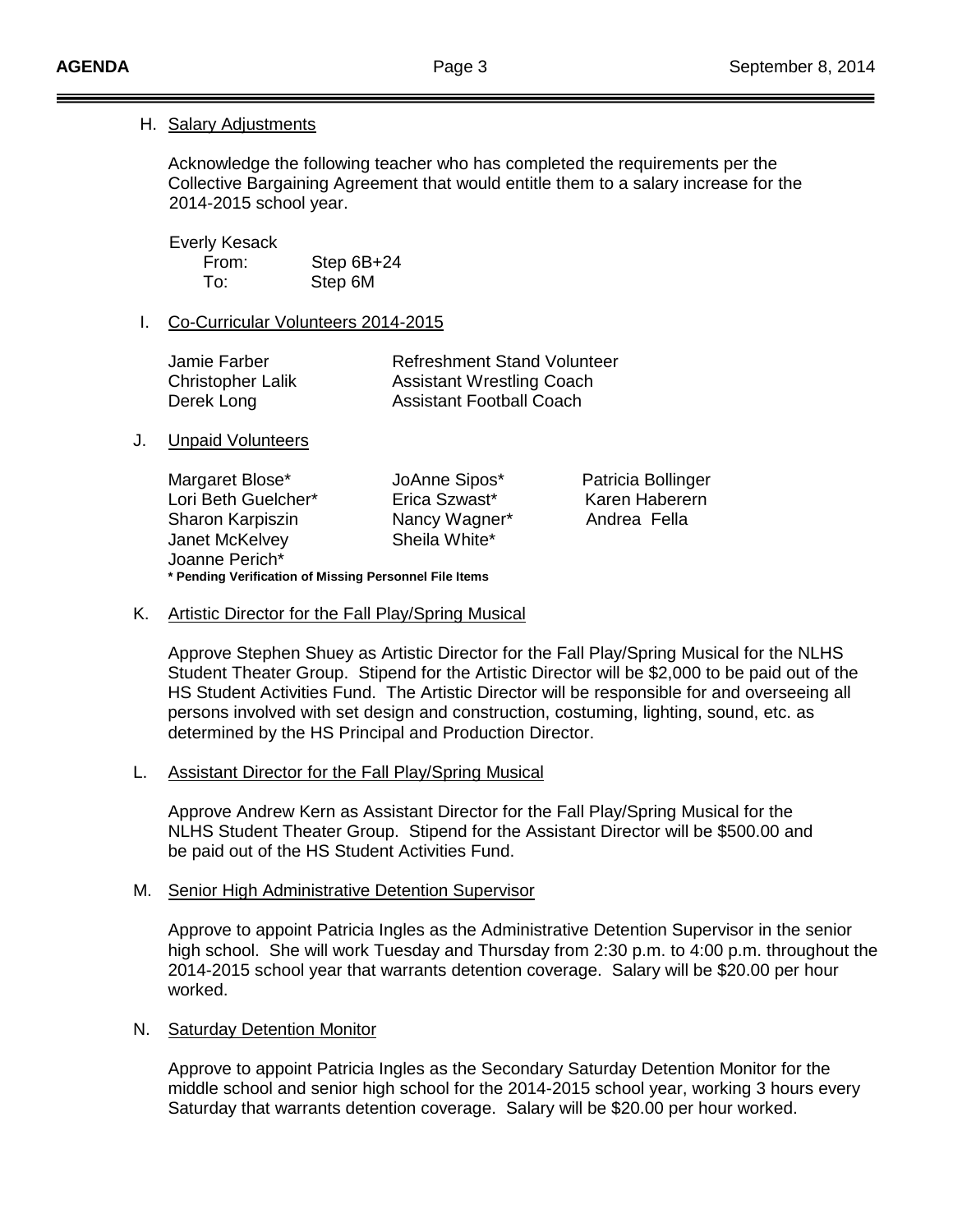## O. Substitute Detention Supervisor

Approve to appoint the following list of people as Substitute Secondary Detention Monitors for the senior high school for the 2014-2015 school year. Work will be on an as needed basis and compensation will be at a salary of \$20.00 per hour worked.

Michael Lehtonen

## P. Substitute Saturday Detention Monitor

Approve to appoint the following list of people as Substitute Secondary Saturday Detention Monitor for the middle school and senior high school for the 2014-2015 school year, working as a substitute for 3 hours every Saturday that warrants substitute detention coverage. Salary will be \$20.00 per hour worked.

 Kelly Follweiler Michael Lehtonen

- Q. <u>Substitute</u>
	- 1. Instructional

Approve the following substitute teachers for the 2014-2015 school year at the 2014-2015 substitute teacher rates as approved on the Supplementary Personnel Salary Schedule:

Melissa Frederickson\* - Art K-12 Jolynn Gazo – CLIU Guest Teacher Bronwyn Green – Health & Physical Education Ines Heuser – CLIU Guest Teacher Alexis Lloyd\* - Special Education K-8, Elementary K-4 Seth McLaughlin – CLIU Guest Teacher Gabriele Pergosky\* - Elementary Grades 4-6, Math &Science Grade 7-8 Erwin Prutzman – Business & Technology Education Patricia Sottolano – CLIU Guest Teacher **\*Pending Verification of Missing Personnel File Items**

- 2. <u>Non-Instructional</u>
	- a. Approve the following individuals as substitute secretaries/aides for the 2014-2015 school year at the 2014-2015 substitute rate as approved on the Supplementary Personnel Salary Schedule:

Laura Olinger\* Rosetta Strohl Anthony Thomas **\*Pending Verification of Missing Documents**

b. Approve the following individuals as substitute cafeteria workers for the 2014-2015 school year at the 2014-2015 substitute rate as approved on the Supplementary Personnel Salary Schedule:

Rosa George Brittany Keyser\* Laura Olinger\* Anthony Thomas Barbara Tobisch\* **\*Pending Verification of Missing Documents**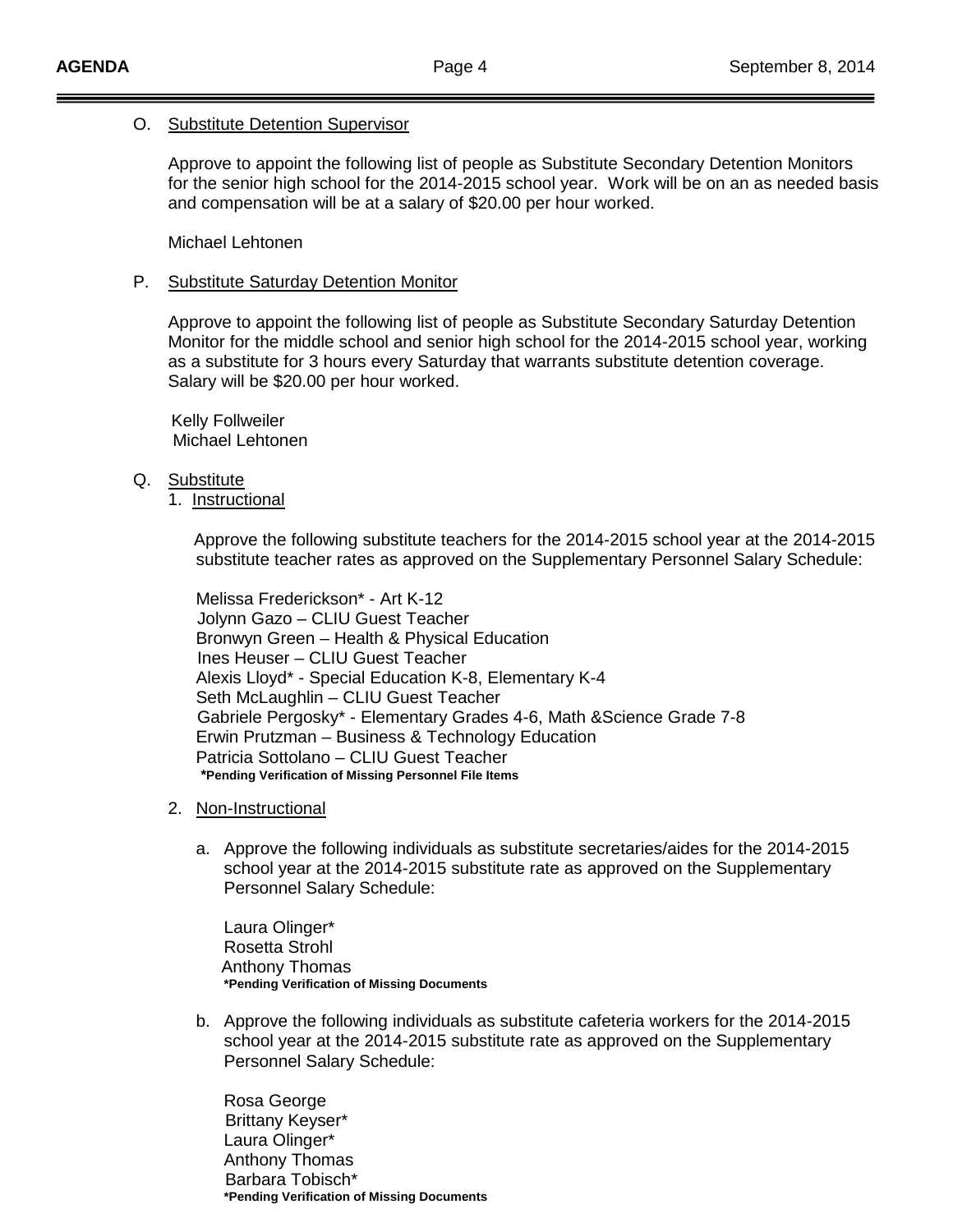c. Approve the following individuals as substitute custodians for the 2014-2015 school year at the 2014-2015 substitute rate as approved on the Supplementary Personnel Salary Schedule:

Rosetta Strohl Anthony Thomas Matthew Waters **\*Pending Verification of Missing Documents**

### **V. CONFERENCES**

#### **VI. POLICY**

- A. Board Policy Second Reading
	- 1. Approve school board policy #102 Programs Academic Standards, as presented after second reading. **(Attachment #1)**
	- 2. Approve school board policy #105 Programs Curriculum, as presented after second reading. **(Attachment #2)**
	- 3. Approve school board policy #217 Pupils Graduation, as presented after second reading. **(Attachment #3)**
- B. Approve to authorize proper officials to enter into an agreement for three Northern Lehigh School District special education students to attend Palmerton Area School District in accordance with the promises and covenants contained in the agreement. This agreement is effective August 25, 2014 through June 10, 2015. **(Attachment #4)**
- C. Approve to authorize proper officials to enter into an agreement for one Northwestern Area School District special education student to attend the Northern Lehigh School District in accordance with the promises and covenants contained in the agreement. This agreement is effective August 25, 2014 through June 20, 2015. **(Attachment #5)**

## **VII. CURRICULUM AND INSTRUCTION**

A. Approve to authorize proper officials to execute an Affiliation Agreement between Northern Lehigh School District and East Stroudsburg University for a teacher preparation program. This program allows students at East Stroudsburg University to student teach in our district in order for them to complete their practicum hours needed for graduation. This agreement will commence on July 1, 2014 and will end June 30, 2019. (**Attachment #6)** 

## **VIII. OLD BUSINESS**

#### **IX. NEW BUSINESS**

A. Approve to designate and authorize the following administrators to sign summary offense notices for district students for the 2014-2015 school year:

> Mr. Paul Leonzi – Peters Elementary School Principal Mr. Scott Pyne – Slatington Elementary School Principal Mrs. Jill Chamberlain – Middle School Principal Mr. Robert Vlasaty – High School Principal Ms. Tanya Simms – High School Assistant Principal